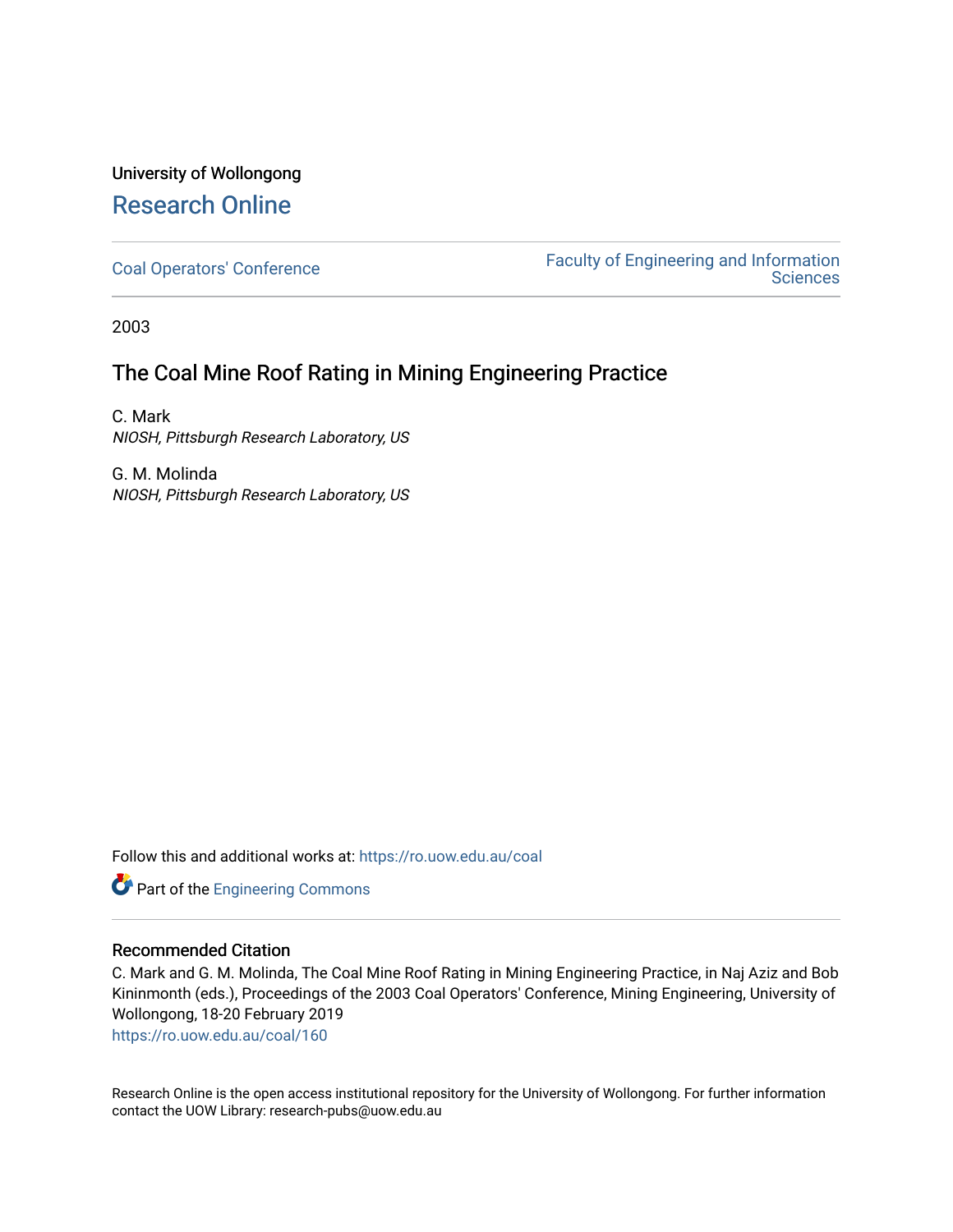# **THE COAL MINE ROOF RATING IN MINING ENGINEERING PRACTICE**

# **Christopher Mark<sup>1</sup> and Gregory M. Molinda 1**

*ABSTRACT:* The Coal Mine Roof Rating (CMRR) system was developed ten years ago to fill the gap between geologic characterization and engineering design. It combines many years of geologic studies in underground coal mines and worldwide experience with rock mass classification systems. Like other classification systems, the CMRR begins with the premise that the structural competence of mine roof rock is determined primarily by the discontinuities that weaken the rock fabric. Since its introduction, CMRR has been incorporated into many aspects of mine planning, including longwall pillar design, roof support selection, feasibility studies, and extended cut evaluation. It has also become truly international, with involvement in mine designs and funded research projects in South Africa, Canada, and Australia. Most recently, a new streamlined process to determine the CMRR from exploratory drill cores has been developed. Just three types of information are now required:

- Fracture spacing Rock Quality Designation (RQD) from a standard geotechnical drill log
- Uniaxial compressive strength from standard lab tests, geophysical downhole logging, or axial point load tests, and;
- Diametral point load testing.

The CMRR has been implemented in a computer program, which can be obtained from NIOSH free of charge. The program facilitates calculation of the CMRR from either underground or drillcore data. Values from many locations can be saved in a single file, and an interface with autocad allows CMRR contour plots to be integrated into mine planning.

# **INTRODUCTION**

Ground falls continue to be the greatest single hazard faced by underground coal miners. One reason is that mines are not built of manmade materials like steel or concrete, but rather of rock, just as nature made it. The structural integrity of the roof of a coal mine is greatly affected by natural weaknesses, including bedding planes, fractures, and small faults. The engineering properties of rock cannot be fully specified in advance, and varies widely from mine to mine and even within individual mines. Moreover, traditional geologic reports contain valuable descriptive information but few quantitative engineering properties. Laboratory tests, on the other hand, are often inadequate because the strength of a small specimen is only indirectly related to the strength of the full-scale rock mass.

Accurate characterization of the strength of the ground is just one problem faced by rock engineers. Another is how to analyze the behavior of the ground. A number of approaches are available, depending on the type of ground:

- For *hard rock*, characterized by high stress and brittle failure, *elastic continuum stress analysis;*
- For *jointed rock,* where most failure is along pre-existing discontinuities, *discrete element* and *keyblock* analyses, and;
- For *very soft rock*, characterized by low stress and shear failure, *soil mechanics.*

Unfortunately, most coal mine ground control problems fall in between these convenient extremes. As a result, the behaviour of a coal mine roof tends to be complex and difficult to predict in advance. If the actual mechanics are to be simulated effectively, highly sophisticated models that include a broad range of potential failure modes are necessary. While such models have been developed (Gale and Tarrant, 1997), they require extensive material properties and validation with field measurements. Rock mass classification schemes were developed to address these concerns. The most widely known systems, including Deere's RQD, Bieniawski's RMR, and Barton's Q, have been used extensively throughout the world. Rock mass classifications have the following attributes:

 $\overline{a}$ 

<sup>1</sup> *NIOSH, Pittsburgh Research Laboratory, USA*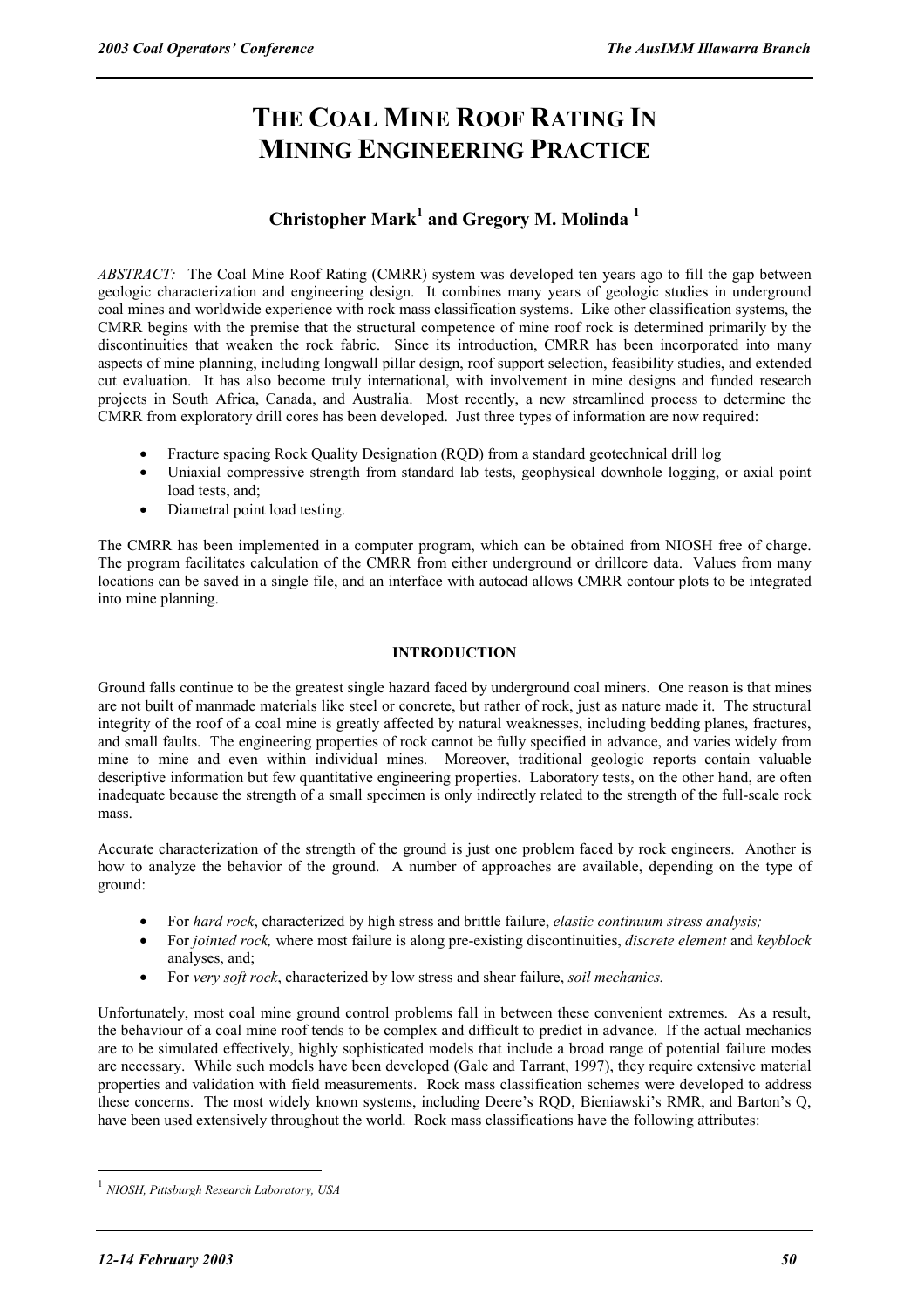- Provide a methodology for characterizing rock mass strength using simple measurements,
- Allow geologic information to be converted into quantitative engineering data,
- Make it possible to compare ground control experiences between sites, even when the geologic conditions are very different.

This last point highlights an extremely powerful application of rock mass classification systems, which is their use in empirical design methods. Empirical designs base themselves upon mine experience, on the real-world successes and failures of actual ground control designs. By collecting a large number of these "case histories" into a single data base, and subjecting them to statistical analysis, reliable and robust guidelines for design can be developed. A key advantage of empirical techniques is that it is not necessary to obtain a complete understanding of the mechanics to arrive at a reasonable solution. Rock mass classifications play an essential role in empirical design because they allow the overwhelming variety of geologic variables to be reduced to a single, meaningful, and repeatable parameter.

The Coal Mine Roof Rating (CMRR) was developed nearly ten years ago because none of the existing rock mass classification systems adequately provided for the layered geology and geologic structures typical of coal mine roof (Molinda and Mark, 1994 and 1994b). The CMRR integrates years of research into geologic hazards in coal mining with worldwide experience using rock mass classification systems. It employs the familiar format of Bieniawski's roof mass rating (RMR), summing the individual ratings to obtain a final CMRR on a zero to 100 scale. It is also designed so that the CMRR/unsupported span/standup time relationship is roughly comparable to one determined for the RMR. To verify the procedure, field data were collected from nearly 100 mines in every major coalfield in the U.S. In recent years, the CMRR has been successfully used to evaluate ground conditions in many coalfields throughout the world.

Two recent developments should facilitate the integration of the CMRR into geologic exploration and mine design:

- The procedures for collecting CMRR data from drill cores have been greatly simplified, and
- A computer program that speeds calculation and interfaces with mine mapping software is now available.

# **DETERMINATION OF CMRR UNIT RATINGS**

The CMRR can be determined from underground exposures such as roof falls and overcasts, or from exploratory drill cores. In either case, the main parameters measured are:

- The *uniaxial compressive strength* (UCS) of the intact rock,
- The *intensity (spacing and persistence) of discontinuities* such as bedding planes and slickensides,
- The *shear strength (cohesion and roughness) of discontinuities,* and
- The *moisture sensitivity* of the rock.

The CMRR is calculated in a two-step process. First, the mine roof is divided into lithologic/structural units, and Unit Ratings are determined for each. Then the CMRR is determined by combining the Unit Ratings and applying appropriate adjustment factors. The second step is the same regardless of whether the Unit Ratings were from data collected underground or from core.

The procedures for gathering data and calculating the CMRR from underground exposures have remained essentially unchanged since they were first proposed in 1994. An underground data sheet is shown in figure 1. Further details on the collection and processing of underground data can also be found in the CMRR program Helpfile.

Procedures to determine Unit Ratings from drill core were originally presented by Mark and Molinda (1996). These have now been streamlined and updated based on recent research. Just three types of information are now required:

- Unconfined Compressive Strength
- Fracture spacing
- Diametral Point Load (an index of bedding plane shear strength)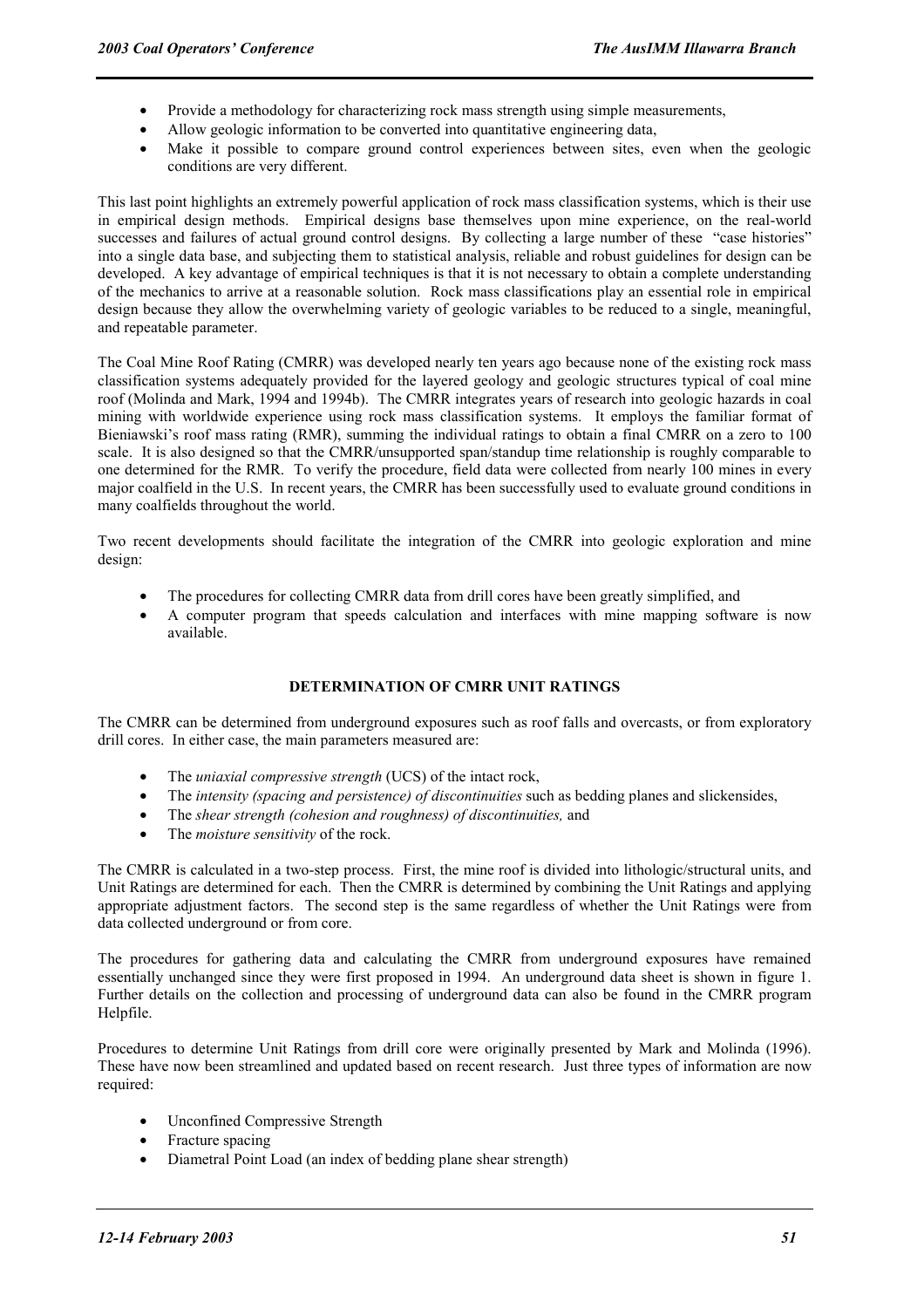|                         |                          |              | <b>UNIT</b> |          |                             |             |             |          |           |         |                             |
|-------------------------|--------------------------|--------------|-------------|----------|-----------------------------|-------------|-------------|----------|-----------|---------|-----------------------------|
| Unit No.                | Unit<br><b>Thickness</b> | Strip<br>Log | Description | Strength | <b>Moisture Sensitivity</b> | Disco. I.D. | Description | Cohesion | Roughness | Spacing | Persistence<br>Lateral/Vert |
|                         |                          |              |             |          |                             | A.          |             |          |           |         |                             |
| $\overline{\mathbf{3}}$ |                          |              |             |          |                             | В.          |             |          |           |         |                             |
|                         |                          |              |             |          |                             | C.          |             |          |           |         |                             |
|                         | <b>CONTACT</b>           |              |             |          |                             |             |             |          |           |         |                             |
|                         |                          |              |             |          |                             | A.          |             |          |           |         |                             |
| $\overline{2}$          |                          |              |             |          |                             | <b>B.</b>   |             |          |           |         |                             |
|                         |                          |              |             |          |                             | C.          |             |          |           |         |                             |
|                         | <b>CONTACT</b>           |              |             |          |                             |             |             |          |           |         |                             |
|                         |                          |              |             |          |                             | А.          |             |          |           |         |                             |
|                         |                          |              |             |          |                             | В.          |             |          |           |         |                             |
|                         |                          |              |             |          |                             | C.          |             |          |           |         |                             |

|                                                        |                                                                                                                                        |                                                                                                                                                                                                                                          |                |                                                        | А.               |                |                            |                                                   |                            |                            |
|--------------------------------------------------------|----------------------------------------------------------------------------------------------------------------------------------------|------------------------------------------------------------------------------------------------------------------------------------------------------------------------------------------------------------------------------------------|----------------|--------------------------------------------------------|------------------|----------------|----------------------------|---------------------------------------------------|----------------------------|----------------------------|
|                                                        |                                                                                                                                        |                                                                                                                                                                                                                                          |                |                                                        | В.               |                |                            |                                                   |                            |                            |
|                                                        |                                                                                                                                        |                                                                                                                                                                                                                                          |                |                                                        | С.               |                |                            |                                                   |                            |                            |
|                                                        | $\sum_{i=1}^{n}$                                                                                                                       | 3                                                                                                                                                                                                                                        | Rebounds       | <b>Not Sensitive</b>                                   |                  |                | <b>Strong</b><br>$(27)$ ** | nnn<br>Jagged                                     | $>1.8$ m<br>(6 ft)         | $0-0.9$ m<br>$(0-3$ ft)    |
|                                                        | rununun ununun unung<br>1000<br>.<br>.                                                                                                 | $\overline{2}$<br>ميتي <i>مي</i> ب<br>ਨਾ<br>.                                                                                                                                                                                            | Pits           | <b>Slightly Sensitive</b>                              |                  | $\overline{2}$ | Moderate<br>$(4-7)$        | $\sim$ $\sim$ $\sim$ $\sim$ $\sim$<br><b>Wavy</b> | $0.6 - 1.8$ m $(2 - 6$ ft) | $0.9 - 3$ m<br>$(3-10$ ft) |
|                                                        | Pits<br>Rebounds<br>138 M Pa<br>138-82 MPa<br>$(20,000 - 12,000 \text{ psi})$ $(12,000 - 5,000 \text{ psi})$<br>$(20,000 \text{ psl})$ | Dents<br>82-34 MPa<br>3                                                                                                                                                                                                                  | Dents          | Moderately<br><b>Sensitive</b>                         |                  | 3              | Weak<br>$(1-3)$            | Planar                                            | $20-60$ cm $(8-24$ in)     | $3-9m$<br>$(10-30)$ ft)    |
|                                                        | 5<br>4<br>$\overline{\phantom{a}}$                                                                                                     | $\label{eq:2.1} \begin{array}{ll} \begin{array}{ll} \circ & \circ & \circ & \circ \\ \circ & \circ & \circ & \circ \end{array} \end{array} \begin{array}{ll} \circ & \circ & \circ & \circ \\ \circ & \circ & \circ & \circ \end{array}$ | <b>Craters</b> | <b>Severely Sensitive</b>                              |                  |                | Slicken-sided (0)          |                                                   | $6-20$ cm $(2.5-8$ in)     | $>9$ m<br>(30 ft)          |
|                                                        | Craters<br>34 - 14 MPa<br>$(5,000 - 2,000 \text{ psi})$                                                                                | Molds<br><14 MPa<br>-5<br>$(2,000 \text{ psi})$                                                                                                                                                                                          | Molds          |                                                        |                  | 5              |                            |                                                   | $<$ 6 cm (2.5 in)          |                            |
|                                                        | Groundwater (inflow/10 m (33 ft) of entry length) (Circle)<br>$L/min$ (gal/min)                                                        |                                                                                                                                                                                                                                          |                | Describe condition in<br>vicinity of fall (circle one) | <b>COMMENTS:</b> |                |                            |                                                   |                            |                            |
| Dry 0<br>Damp 0-5 (0-1.3)<br>Light Drip 5-10 (1.3-2.7) |                                                                                                                                        | Heavy Drip 10-50 (2.7-12.2)<br>Flowing >50 (13.2)                                                                                                                                                                                        |                | 1. Good 3. Heavy<br>2. Scaly 4. Failed                 |                  |                |                            |                                                   |                            |                            |

**FIG. 1 - Underground field data sheet.** 

—  $\overline{\phantom{0}}$ 

**CMRR** 

PAGE OF CMRR

**DATE** MINE LOCATION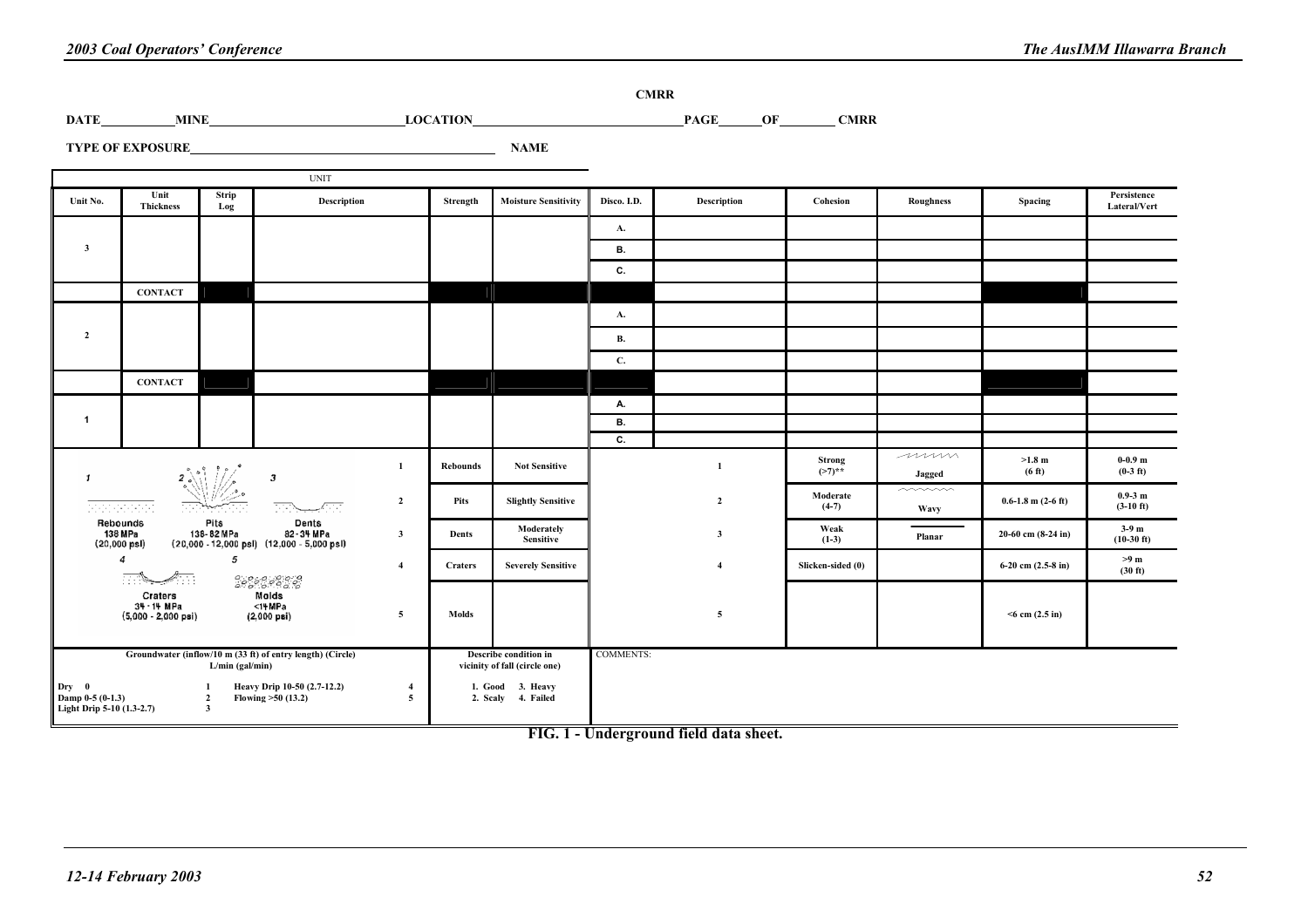## **Unconfined Compressive Strength (UCS) Rating**

The UCS can be determined in a number of ways:

- Standard laboratory testing;
- Estimation from Sonic Velocity  $(V_s)$  or other geophysical logs, or;
- Estimation from the Point Load Test (PLT) or other index test.

Any of these is acceptable for the CMRR. In the U.S, where laboratory testing is rare and  $V<sub>s</sub>/UCS$  relationships have not been established, the Point Load Test (PLT) is recommended. The PLT has the advantage that numerous tests can be performed for little cost, because the procedures are simple and minimal sample preparation is required. The apparatus is also inexpensive and portable. The International Society for Rock Mechanics (ISRM) (1985) has developed a standard procedures for testing and data reduction. Another advantage of the PLT is that both *diametral* and *axial* tests can be performed on core.

The axial PLT (figure 2) is used to measure the UCS. The Point Load Index  $(Is<sub>50</sub>)$  is converted to UCS by the following equation:

 $UCS = K (Is<sub>50</sub>)$  Where K is the Conversion Factor. (1)



**FIG 2 –Diametral and axial point load tests** 

A comprehensive study involving more than 10,000 tests of coal measure rocks from across the U.S. (Rusnak and Mark, 2000) found that K=21 worked well for the entire range of rock types and geographic regions in the U.S. The study also found that the variability of the PLT measurements, as measured by the standard deviation, was no greater than for UCS tests.

Figure 3 shows the UCS rating scale used in the CMRR program. The rating rises more rapidly when the rock strength is less than 35 MPa, and reaches its maximum value of 30 for rocks stronger than 150 MPa.



**FIG.3- Relationship between axial PLT and UCS tests for shale (Rusnak and Mark, 1999)**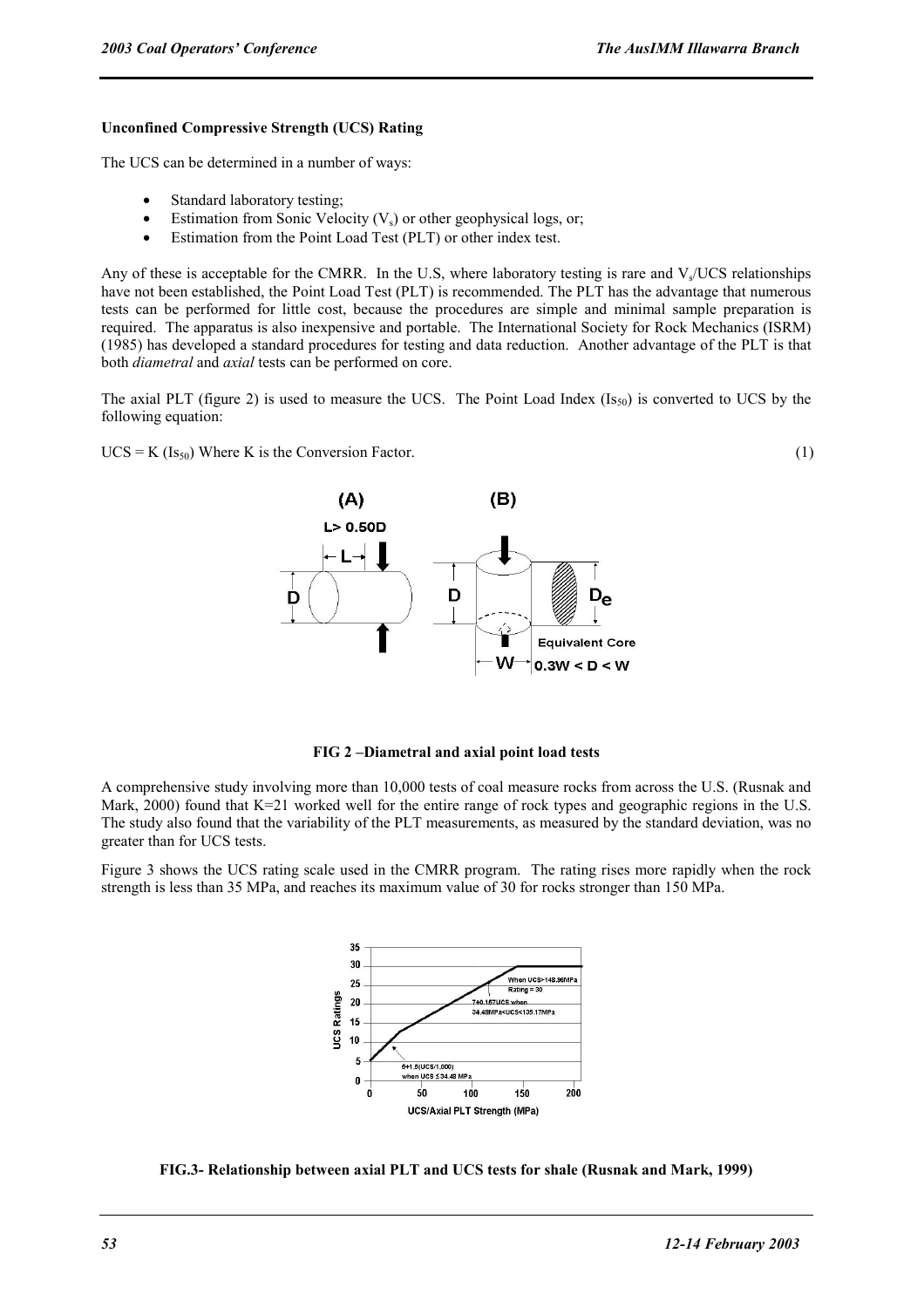# **Discontinuity Spacing Rating**

Most standard geotechnical core logging procedures include some measure of the natural breaks in the core. The two most commonly employed are the *fracture spacing* and the *RQD*. Fracture spacing is easily determined by counting the core breaks in a particular unit, and then dividing by the thickness of the unit. The RQD is obtained by dividing combined length of core pieces that are greater than 100 mm in length by the full length of the core run.

Both measures have their advocates in the geotechnical community. Priest and Hudson (1976) suggested that the two can be related by the following formula:

$$
RQD = 100 e^{-0.1L} (0.1L+1)
$$
 (2)

Where L=number of discontinuities per metre.

As input, the CMRR uses both the RQD and the fracture spacing. When the fracture spacing is greater than about 0.3 m, the RQD is not very sensitive, so the fracture spacing is used directly. At the other extreme, when the core is highly broken or lost, the RQD appears to be the better measure. Either measure may be used in the intermediate range.

The program uses the following equations to calculate the Discontinuity Spacing Rating (DSR) of core from RQD and the fracture spacing. The equations were derived from the original CMRR rating tables.

$$
DSR = 10.5 \ln (RQD) - 11.6 \text{ or} = 5.64 \ln (fracture spacing (mm)) + 5.8 \tag{3}
$$

The minimum value of the DSR is 20, and the maximum is 48 (see Figure 4).



**FIG. 4 – CMRR rating scale for axial point load or UCS tests** 

# **Diametral PLT Rating**

The bedding that is usually present in sedimentary coal measure rocks generally has an important effect on its strength. The problem is particularly acute with soft rocks like shales. Such rocks may be recovered intact, with RQD=100, and may have a respectable UCS, yet their lateral strength may be one-sixth of their axial (Molinda and Mark, 1996). Since the most severe loading applied to coal mine roof is normally lateral, caused by horizontal stress, bedding plane shear strength is a critical parameter.

Unfortunately, bedding plane shear strength is almost never tested directly in the U.S. The diametral PLT is a convenient index test that may be used as a substitute. In a diametral test, the load is applied parallel to bedding (figure 2). Because the precise relationship between bedding plane shear strength and the PLT is not known, and since it seems unlikely that the same K-factor used to convert the axial test to the UCS would apply, the new CMRR uses the Point Load Index  $(IS_{50})$  directly. The Diametral PLT rating values were derived from the original CMRR tables and the data presented by Mark and Molinda (1996), and are shown in Figure 5.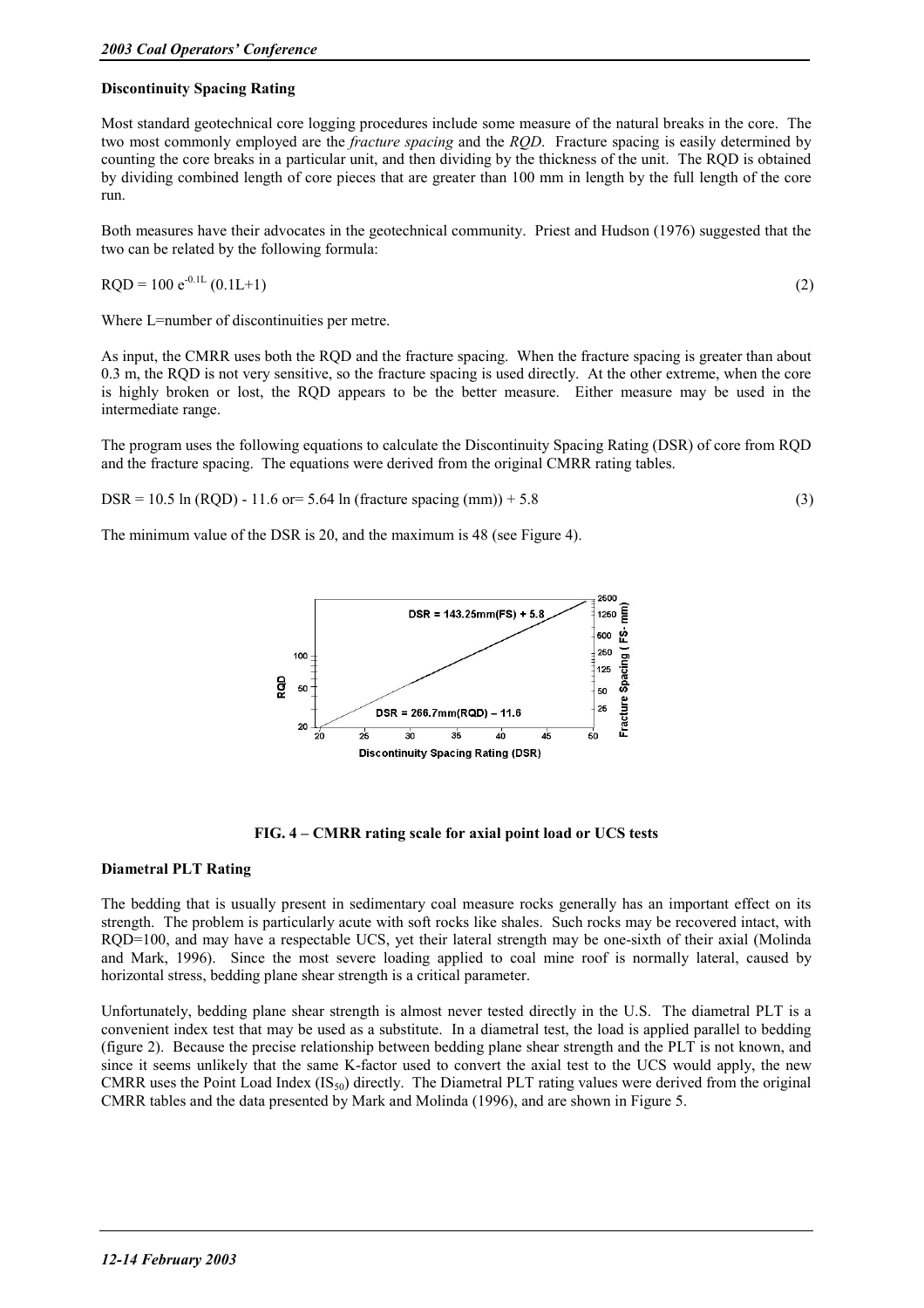





# **Moisture Sensitivity Deduction**

.

Moisture sensitivity can affect roof stability in several ways. The rock itself may be weakened, or may slake or slough. In extreme cases, rock may disintegrate completely and turn to mud when exposed to groundwater. Clay minerals can also expand, causing swelling pressures in the roof.

The CMRR uses an immersion test to determine moisture sensitivity. A rock specimen is placed in a beaker of water, and given a value of 0 (no effect) to 15 (complete specimen breakdown) depending upon the response. Detailed procedures for conducting immersion tests can be found in the CMRR Helpfile. The moisture sensitivity ratings are then determined using Table 1. If immersion test results are not available, moisture sensitivity can sometimes be estimated visually in underground exposures

| <b>Moisture Sensitivity</b> | <b>Immersion Index</b> | Rating |
|-----------------------------|------------------------|--------|
| Not Sensitive               | $0-1$                  |        |
| <b>Slightly Sensitive</b>   | $2-4$                  | -3     |
| <b>Moderately Sensitive</b> | 5-9                    | -7     |
| Severely Sensitive          |                        | -15    |

#### **Table 1 Moisture Sensitivity Ratings**

Note: Apply to Unit Rating only when unit forms the immediate roof or if water is leaking through the bolted interval.

Usually, some time is required for contact with humid mine air to affect rock strength. In short-term applications, therefore, it may not be appropriate to apply the moisture sensitivity deduction. The CMRR program now reports both the Unit Rating and the CMRR with and without the moisture sensitivity deduction.

Recently, research was conducted to explore the relationship between the Slake Durability Test (SDT) and the immersion test (Mark et al., 2002). The results are shown in Figure 6. The two tests correlate fairly well, particularly for "not sensitive" and "slightly sensitive" rocks.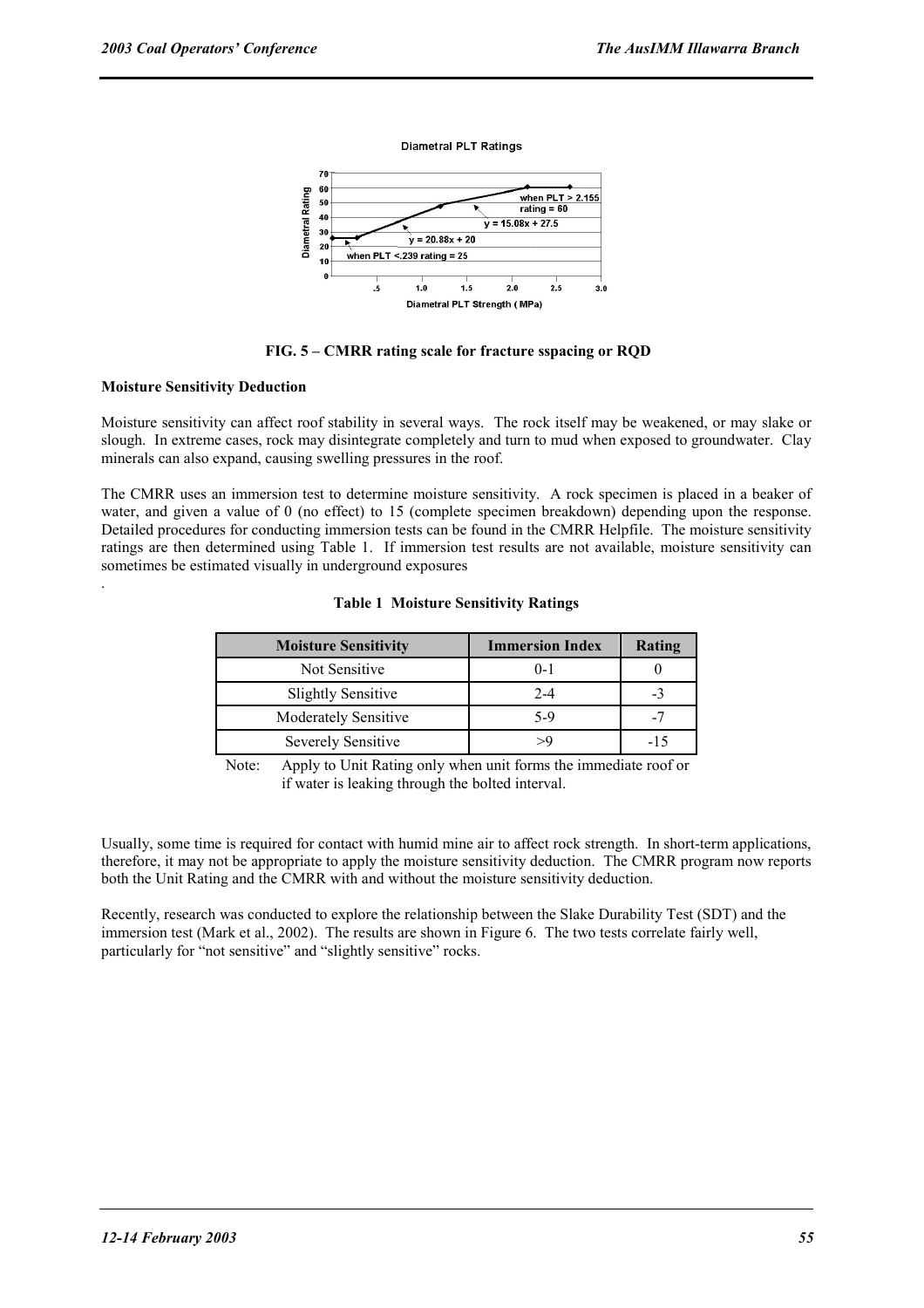

**FIG.6 – CMRR rating scale for diametral point load tests** 

# **Unit Rating Calculation**

An important point is that the fracture spacing (or RQD) is actually a measure of the *strength* of discontinuities as well as their spacing. Weak discontinuities may break apart during drilling, while strong ones might withstand the rigors of the drilling process. Similarly, if the diametral test results show that the rock fabric or laminations are low strength, it would be illogical to give the rock high marks for discontinuity spacing. Therefore, the CMRR defines the *Discontinuity Rating* as the lower of the Diametral PLT Rating or the Discontinuity Spacing Rating.

The CMRR Unit Rating is simply the Discontinuity Rating plus the UCS Rating, less the Moisture Sensitivity Deduction (when applicable).

#### **DETERMINATION OF THE CMRR**

If there is only one rock unit in the roof, then the Unit Rating (plus the Groundwater Adjustment)=CMRR. If there are several units, however, the Unit Ratings must be combined before the adjustments are applied. This is done by determining the "thickness-weighted" average of the Unit Ratings. Only those units that are within the *bolted interval* (up to the height of the bolts) are included in the average.

#### **Strong Bed Adjustment**

One of the most important concepts in the CMRR is that the strongest bed within the bolted interval often determines the performance of the mine roof. The strong bed adjustment (SBADJ) in the CMRR depends upon:

- The Strong Bed Difference (SBD), which is the difference between the Unit Rating of the strong bed and the thickness-weighted average of all the Unit Ratings within the bolted interval,
- The thickness of the strong bed (THSB) in metres, and,
- The thickness of the weak rock (THWR,) in metres suspended from the strong bed.

In the original CMRR, the SBADJ was determined using a table. For improved accuracy and to facilitate implementation of the table in the computer program, equation (4) was derived using multiple regression:

$$
SBADJ = [(0.72 SBD*THSB) - 2.5] * [1 - (0.33 (THWR - 0.5))]
$$
\n(4)

The SBADJ ranges from 0 up to 90% of the SBD. Other rules that apply are that the maximum THSB that can be entered into the equation is 1.2 m, and the allowable range of the THWR is 0.5-2.6 m. The THSB must also be at least 0.3 m, because experience has shown that thinner units cannot be counted on to reinforce the roof.

#### **Other Adjustments**

Other adjustments include:

• *Groundwater:* The maximum deduction for a large inflow of groundwater is 10 points. Also, the rock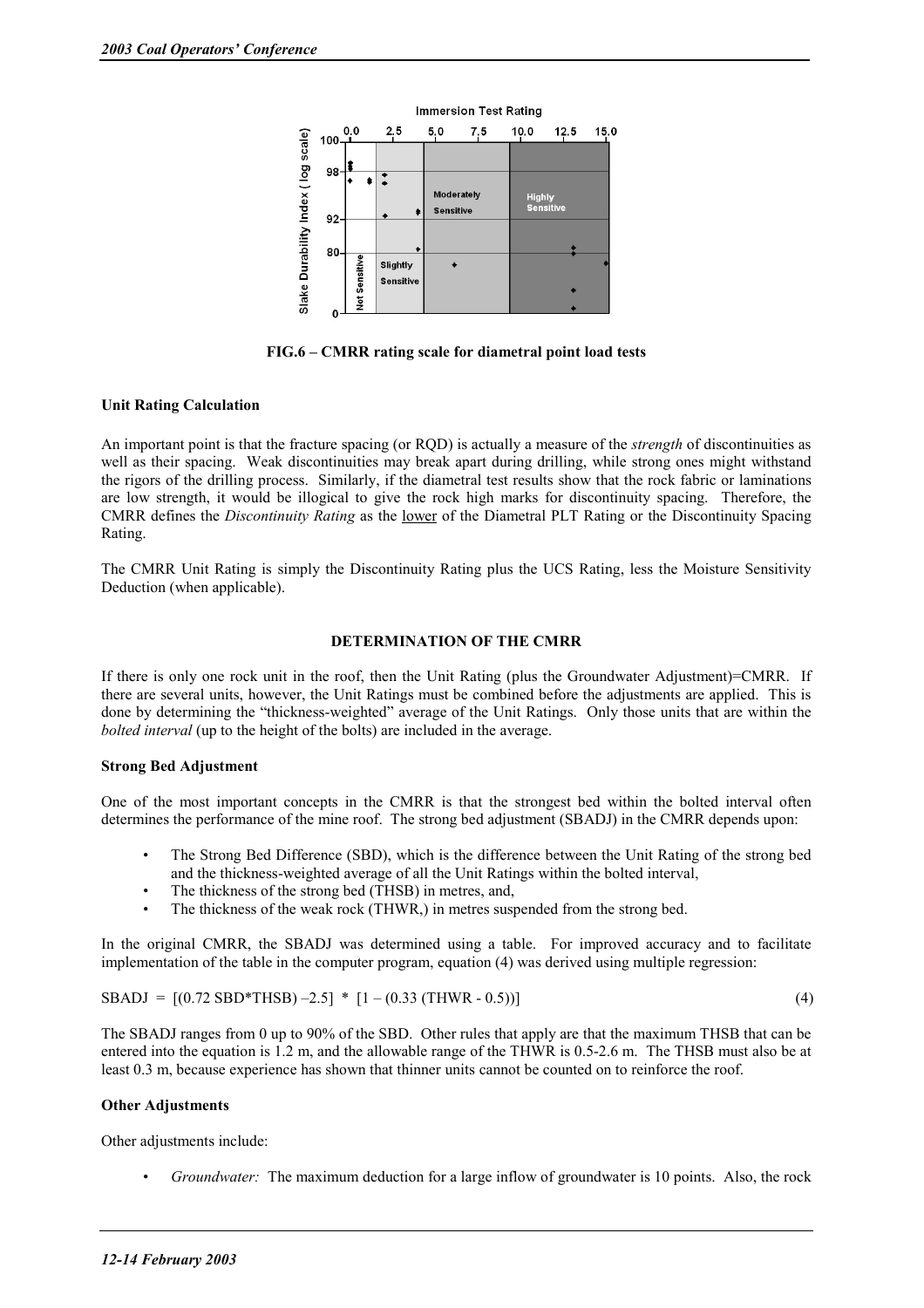must be at least damp for the moisture sensitivity deduction to be activated.

- *Surcharge:* In most cases, the rock above the bolted interval is approximately the same strength or stronger than the rock within. If the upper rock is weaker, however, it can load the roof beam, and a deduction is made.
- *Number of weak contacts:* Roof failure is often associated with major bedding contacts between rock units. The more of these that are present, the weaker the roof. However, strong or gradational contacts are not considered.

# **THE CMRR COMPUTER PROGRAM**

The CMRR program is designed to facilitate the entry, storage, and processing of field data. Either core or underground data can be entered, and calculations are updated instantly when a change is made. This allows the user to vary parameters, such as the bolt length, to see their effect on the final CMRR.

Figure 7 shows the underground data entry screen. Drop-down menus are used to enter the data for each of the parameters. In the core data screen (Figure 8), the user has the option of entering PLT test data, and having the program automatically determine the mean UCS and diametral  $Is_{(50)}$ . Otherwise, the user can enter the mean strength values directly.

| <b>G.</b> Drill Core Sheet<br><b>Additional Comments for Unit: SHALE</b> |           |                                  |           |                          |                 |                      |                                      |          |                          |
|--------------------------------------------------------------------------|-----------|----------------------------------|-----------|--------------------------|-----------------|----------------------|--------------------------------------|----------|--------------------------|
|                                                                          |           |                                  |           |                          |                 |                      |                                      |          |                          |
| <b>Axial PLT</b>                                                         |           |                                  |           |                          |                 | <b>Diametral PLT</b> |                                      |          |                          |
| Number                                                                   | Depth (m) | Is (MPa)                         | UCS (MPa) |                          | Number          |                      | Depth [m]                            | Is (MPa) |                          |
| 1                                                                        | n         | 0                                | ٥         |                          |                 | $\mathbf{1}$         | $\Omega$                             | 0        |                          |
| $\overline{2}$                                                           | 0         | 0                                | ٥         |                          |                 | $\overline{2}$       | 0                                    | 0        |                          |
| 3                                                                        | 0         | 0                                | ٥         |                          |                 | 3                    | $\Omega$                             | 0        |                          |
| $\vert$ 4                                                                | n         | n                                | ٥         |                          |                 | $\vert 4 \vert$      | $\Omega$                             | n        |                          |
| 5 <sup>1</sup>                                                           | 0         | 0                                | Ō         |                          |                 | 5                    | $\Omega$                             | ۵        |                          |
| 6 <sup>1</sup>                                                           | 0         | 0                                | ٥         | $\overline{\phantom{a}}$ |                 | 6                    | $\mathbf 0$                          | 0        |                          |
| $\overline{7}$                                                           | 0         | 0                                | ñ         |                          |                 | 7                    | $\mathbf{0}$                         | 0        | $\overline{\phantom{a}}$ |
| <b>C</b> User Defined UCS (MPa)                                          |           |                                  |           | 6.89                     |                 | 1. Not Sensitive     |                                      |          |                          |
| <b>Diametral Test Parameters</b>                                         |           | C Use Table Average Is(50) (MPa) | lo.       | <b>G</b> Weak            | PLT Estimate-   |                      | Fracture Intensity<br>$C$ RQD $(\%)$ |          | 40                       |
| <b>C</b> User Defined Is(50) (MPa)                                       |           |                                  | 0.345     |                          | $\cap$ Moderate |                      | <b>C</b> Discontinuty Spacing (cm)   |          |                          |
| O                                                                        |           | No Diametral PLT Data Available  |           | $C$ Strong               |                 |                      | C No Fractures Observed              |          |                          |
| Contact between Unit 1 and 2-                                            |           |                                  |           |                          |                 |                      |                                      |          |                          |
| <b>G</b> Weak<br>C Strong                                                |           | <b>Contact Description:</b>      |           |                          |                 |                      | Copy Form Image                      |          | <b>Print Form</b>        |
|                                                                          |           |                                  |           |                          |                 | Help                 |                                      | Cancel   | OK                       |
|                                                                          |           |                                  |           |                          |                 |                      |                                      |          |                          |

**FIG. 7 – Comparison of the slake durability and immersion tests** 

An important feature of the new program is a built-in interface with Autocad. Data from up to 200 locations can be entered and saved in a single file, along with their location coordinates. The program can create a file for export that includes both the calculated CMRR values and the locations. A CMRR layer can then be created in autocad for use in mine planning.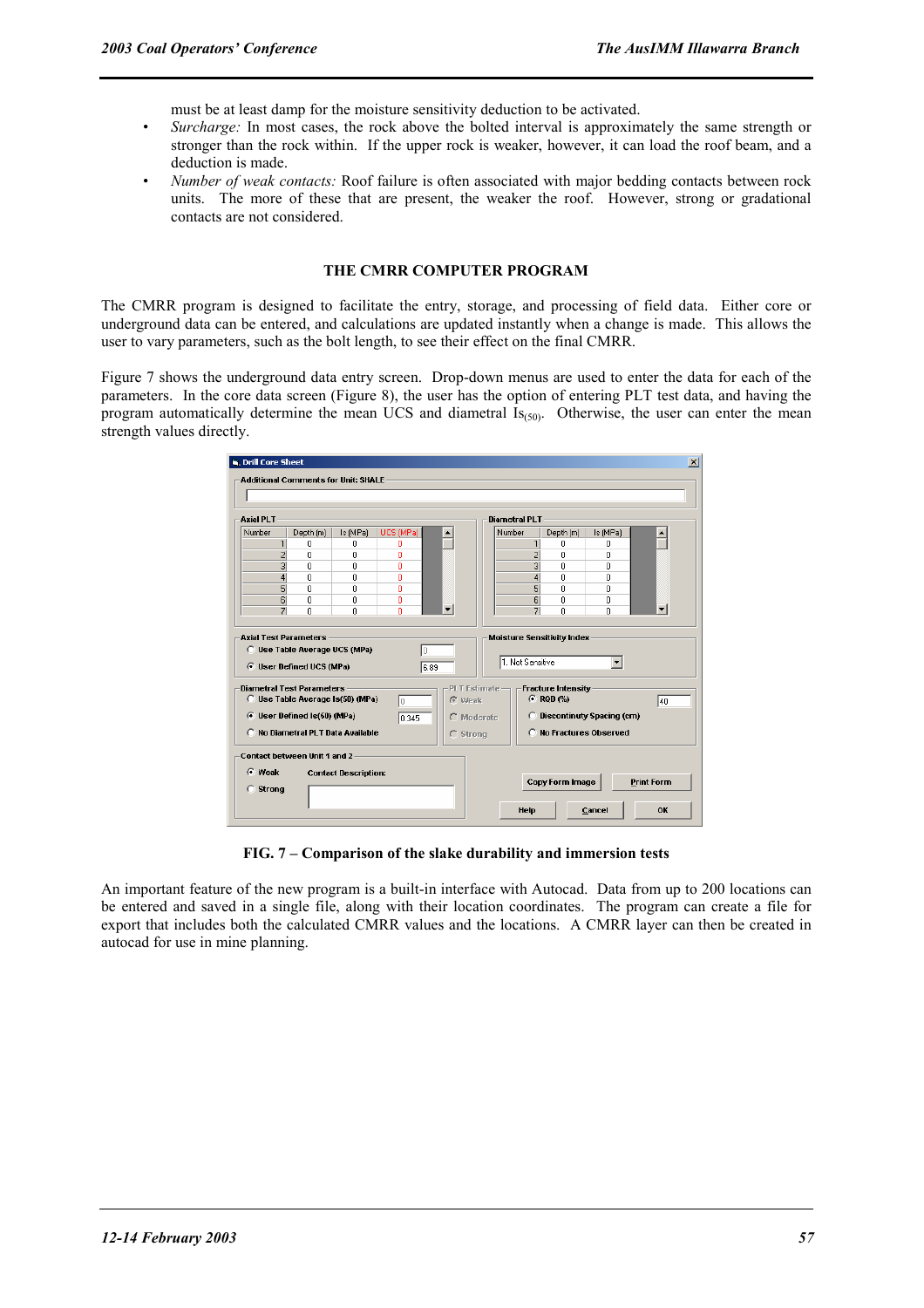|          | <b>Additional Comments for Unit: COAL</b> |                                      |                          |                                  |                                   |                                         |
|----------|-------------------------------------------|--------------------------------------|--------------------------|----------------------------------|-----------------------------------|-----------------------------------------|
|          | <b>Strength Index</b>                     |                                      |                          | <b>Number of Discontinuities</b> |                                   |                                         |
| 2.0 Pits |                                           | $\overline{\phantom{a}}$             |                          | <b>Number of Discontinuities</b> | I2                                | $\blacksquare$<br>$\blacktriangleright$ |
|          | <b>Discontinuity Data</b>                 |                                      |                          |                                  |                                   |                                         |
|          | Cohesion                                  | Roughness                            |                          | Spacing                          | Persistence                       | Description                             |
| Set 1    | 2.0 Moderate                              | 3.0 Planar                           |                          | 3.0 20-60 cm -                   | 3.0 3-9 m<br>$\blacktriangledown$ | Bedding                                 |
| Set 2    | 3.0 Weak                                  | 2.0 Wavy<br>$\overline{\phantom{a}}$ | $\overline{\phantom{a}}$ | 4.0 6-20 cm $\blacktriangledown$ | 1.0 0.0.9 m                       | Slickensides                            |
| Set 3    |                                           |                                      |                          |                                  |                                   |                                         |
|          | <b>Moisture Sensitivity Index</b>         |                                      |                          | Contact between Unit 1 and 2     |                                   |                                         |
|          | 2. Slightly Sensitive                     | $\overline{\phantom{a}}$             |                          | C Weak                           | <b>Contact Description:</b>       |                                         |
|          |                                           |                                      |                          | C Strong                         |                                   |                                         |
|          | <b>Copy Form Image</b>                    | <b>Print Form</b>                    |                          | Help                             | Cancel                            | OK                                      |

**FIG. 8 – underground data entry screen from the CMRR program** 

# **RECENT APPLICATIONS OF THE CMRR**

During the past eight years a number of mine planning design tools have been based on the CMRR. The first, and perhaps the best known, was its incorporation into the ALPS pillar design program (Mark et al, 1994). A large database of longwall case histories was collected from throughout the U.S., and subjected to statistical analysis. The results showed that when the roof was strong (CMRR>65), longwall chain pillars with an ALPS SF as low as 0.7 could provide satisfactory tailgate conditions. On the other hand, when the roof was weak (CMRR<45), the ALPS Safety Factor (SF) might need to be as high as 1.3. It is important to note that while the case histories did not really provide information about whether the pillars were truly "stable" or not, the design guidelines have proved remarkably robust and are very widely used in the U.S. In effect, the statistical approach provided a short cut around the extremely complex mechanics of the interactions between abutment loading, pillar behavior, support response, and entry performance.

#### **Longwall Tailgate Design (Australia)**

ALPS was the starting point for an Australian Coal Industry Research Programme (ACARP) project whose goal was to develop an Australian chain pillar design methodology (Colwel, Frith and March, 1999). The project aimed to calibrate ALPS for the different geotechnical and mine layouts used in Australia. Ultimately, case history data were collected from 60% of Australian longwall mines.

The study found strong statistical relationships between the CMRR, the tailgate SF, and the installed level of primary support. Design equations were developed that reflected these trends. The final product, called the Analysis of Longwall Tailgate Serviceability (ALTS), was implemented in a computer program and has become widely used in Australia.

Subsequent to the ACARP project, the ALTS case history data base was nearly doubled in size to include virtually all operating Australian longwall mines in year 2000. The final ALTS data base now represents 31 collieries, and extensive statistical analysis resulted in a new design methodology called ALTS II (CGS, 2002). ALTS II can be confidently applied to any Australian longwall where gateroad serviceability is the principle design criterion. It represents a significant leap forward in that chain pillar design and ground support levels (both primary and secondary) can be assessed interactively, rather than independently of one another.

# **Cut-and-Flit (Extended Cuts)**

Cut-and-flit is the standard development method in the U.S. The traditional 6 m cut length was determined by the distance from the cutting head to the operator's compartment. With the advent of remote control continuous miners, "extended cuts" up to 12 m long have become common. However, many mines with extended cut permits only take them when conditions allow. Where the roof is competent, extended cuts are routine. At the other extreme, when the roof is very poor, miners may not be able to complete a traditional 6 m cut before the roof collapses.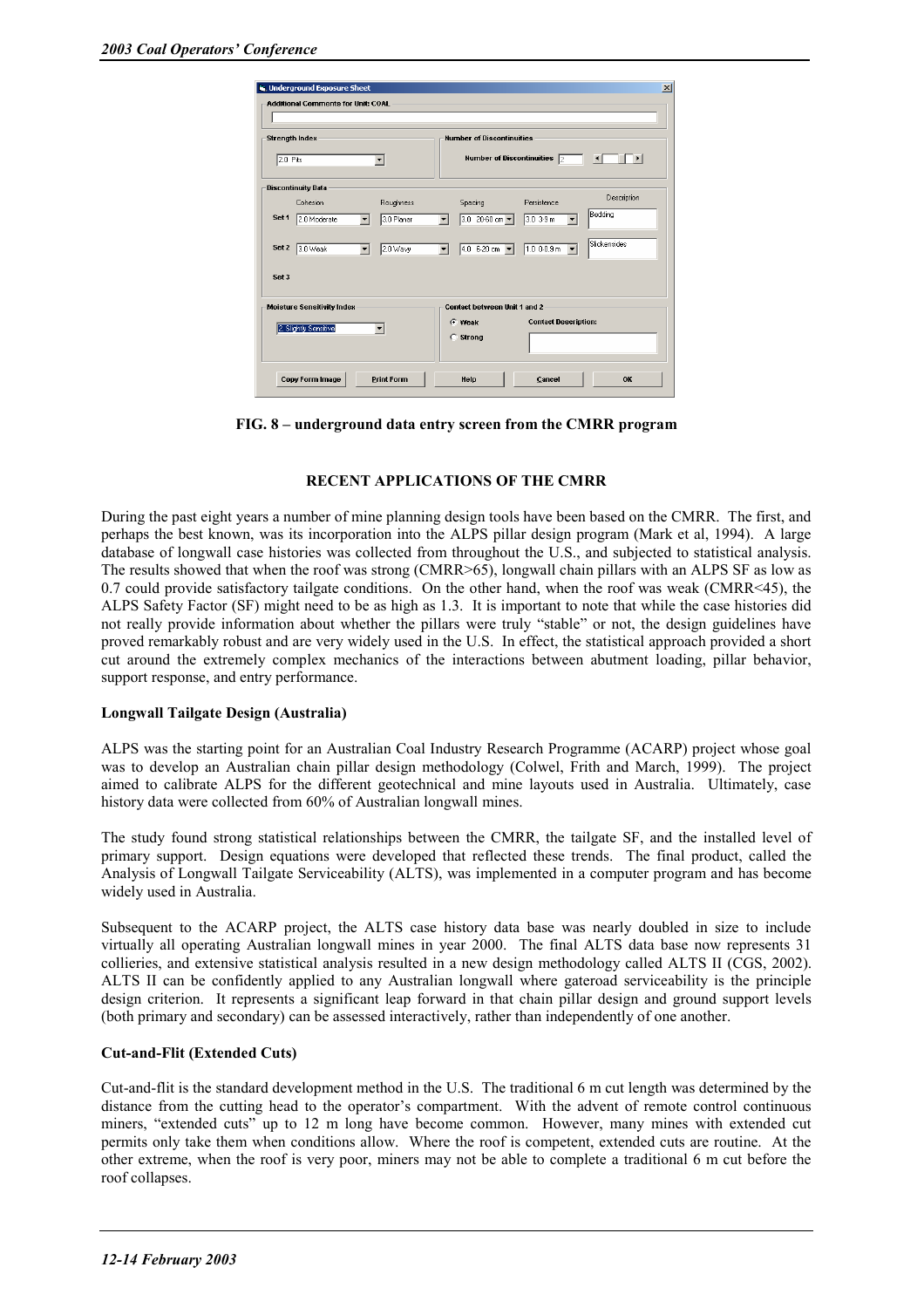To help predict when conditions might be suitable for extended cuts, a study was conducted at thirty six mines throughout the U.S. The study found that when the CMRR was greater than fifty five, extended cuts were nearly always routine, but when the CMRR was less than thirty seven, they were almost never taken (Mark, 1999). The data also showed that extended cuts were less likely to be feasible as the roof span or the depth of cover increased (Figure 9).



**FIG. 9 – Drill core data screen from the CMRR** 

# **Roof Bolt Selection**

To help develop scientific guidelines for selecting roof bolt systems, NIOSH conducted a study of roof fall rates at thirty seven U.S. mines (Mark et al., 2001; Molinda, Mark and Dolinar, 2000). The study evaluated five different roof bolt variables, including length, tension, grout length, capacity, and pattern. Roof spans and the CMRR were also measured. Performance was measured in terms of the number of MSHA-reportable roof falls that occurred per 3000 m of drivage.

The study found that the depth of cover (which correlates with stress) and the roof quality (measured by the CMRR) were the most important parameters in determining roof bolting requirements. Intersection span was also critical. The study's findings led to guidelines that can be used to select appropriate spans, bolt lengths, and bolt capacities based on the CMRR. The results have been implemented into a computer program called Analysis of Roof Bolt Systems (ARBS)

# **Longwall Mining through Open Entries and Recovery Rooms**

Unusual circumstances may require that a longwall retreat into or through a previously driven room. The operation is usually completed successfully, but there have been a number of spectacular failures. To help determine what factors contribute to such failures, an international data base of 131 case histories was compiled (Oyler et al., 1998).

The study found that the CMRR and the density of standing support were the two most important parameters in predicting severe weighting-type failures. These failures only occurred when the CMRR was less than fifty five, and when the support density was less than 0.5 MPa. When the CMRR was forty or less, all the successful cases employed a standing support density of at least 1.0 MPa. The study was another example of how the empirical method can result in valuable design guidelines even when the mechanics of the situation are not well understood. In fact, in this instance the empirical analysis clearly pointed to a failure mechanism–overburden shearing in weak rock–that had not been previously identified. In several of the case histories, numerical design techniques had been employed which did not take this mechanism into account, and the results were catastrophic.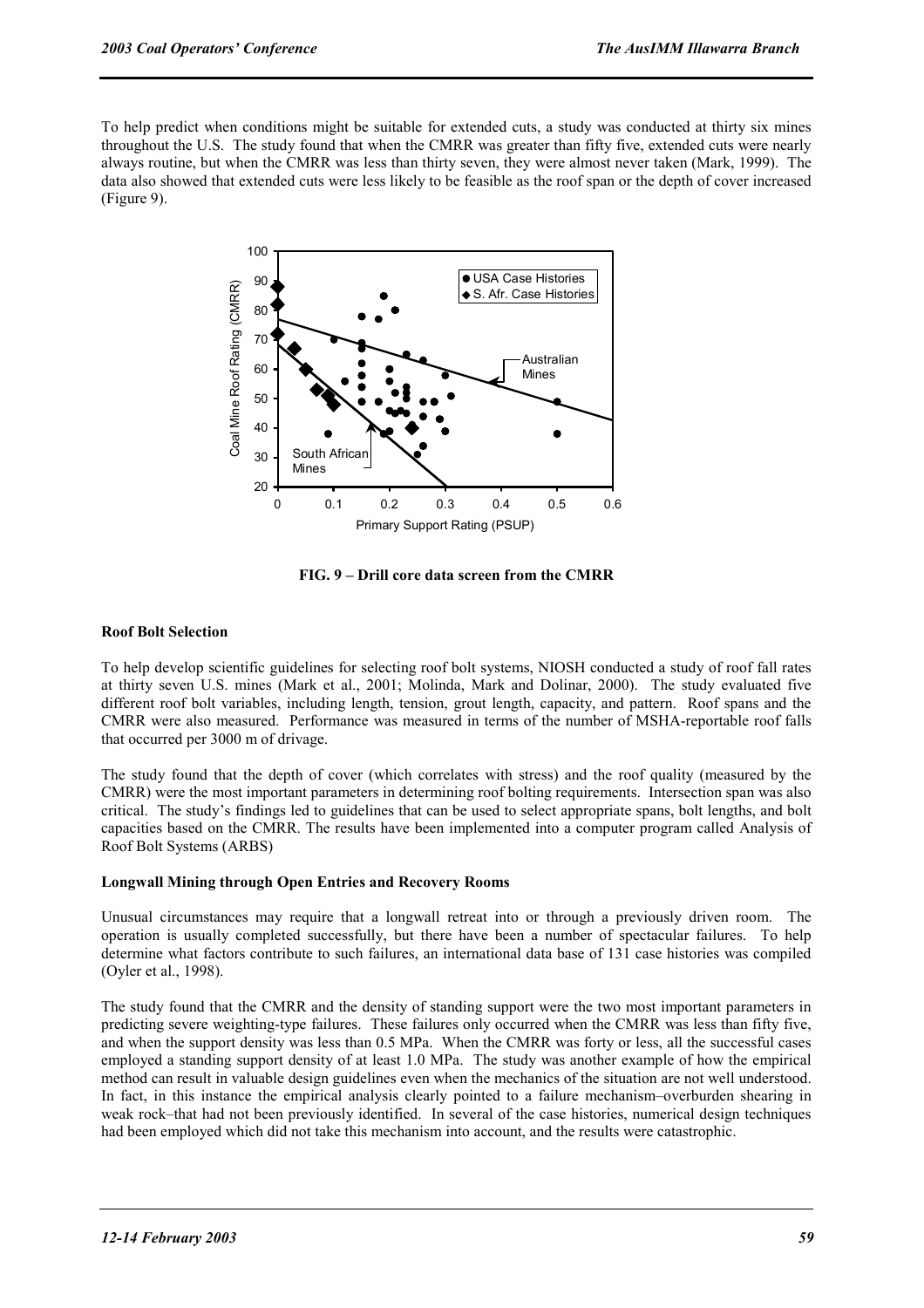Roof Fall Evaluations (South Africa)

The CMRR featured prominently in an important research project sponsored by the Safety in Mine Research Advisory Committee (SIMRAC) and other leading industry, labor, and government organizations in South Africa. The goal of the project was to investigate the causes of fatal roof failures in South African coal mines. A team of recognized experts visited a broad spectrum of mines and collected data at 182 roof fall sites. The study found that roof falls were more likely where the roof was less competent in terms of the CMRR. Another finding was that the CMRR correlated well with roadway widths. Based on data collected in 10 Australian, 8 South African, and forty U.S. coal mines (Mark, 1998; Mark, 1999) see Figure 10, the study also concluded "in South African coal mines, less support is used for comparable roof conditions than either the USA or Australia. This supports previous conclusions that in South African coal mines, the density of support needs to be increased" (van der Merwe, 2001).



# **FIG.10 – Relationship between cut depth, CMRR, and depth of cover in U.S. mines**

Another SIMRAC study found the CMRR easy to use and robust enough to adequately describe the roof conditions at most South African collieries (Butcher, 2001). It took less than four hours for a trained geologist to become competent with the method. The results seemed more reasonable than those obtained from the RMR, which tended to overrate ground conditions by at least one class (twenty points) due to its lack of sensitivity to the characteristics of bedded strata. Some improvements were suggested for the CMRR, including adjustments for joint orientation, blasting, and horizontal stress. A follow-on SIMRAC project is currently underway.

# **Baseline Comparison of Ground Conditions (Canada)**

The underground coal industry of Canada is small and geographically dispersed. To assist the mines in maintaining world-class safety standards, CANMET established the Underground Coal Mine Safety Research Consortium. One of the Consortium's first projects was aimed at establishing a "best practice" baseline for conducting geological and geomechanical assessments and applying the findings to geotechnical design.

The CMRR was found to be particularly valuable in the assessment (Forgeron, March & Forrester, 2001). It allowed the Canadian underground mines to be compared with each other and with international benchmarks. Based on the CMRR, many ground control safety technologies developed in the U.S. were found to have direct application to the Canadian mines.

Other Applications

- *Tailgate support guidelines* incorporating the CMRR have been included in the STOP program (Barczak, 2000).
- *Input for numerical models* have been derived from the CMRR (Karabin and Evanto, 1999).
- *Multiple seam mine design guidelines* have been developed that incorporate the CMRR (Luo, Hasycocks and Karmis, 1997).
- *Hazard analysis and mapping* has been based on the CMRR (Wues, DeMario and March, 1996).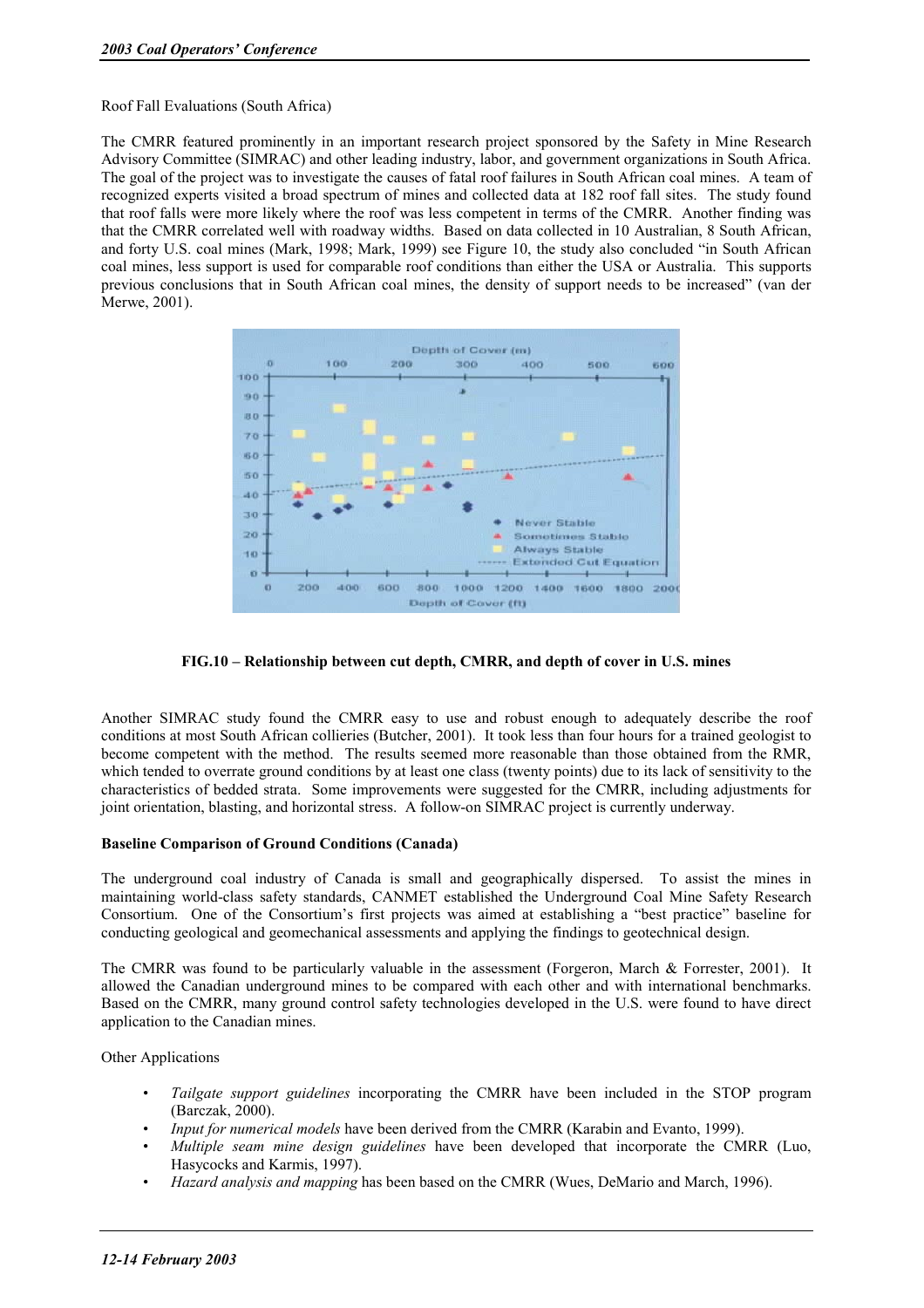## **CONCLUSIONS**

Roof geology is central to almost every aspect of ground control. The CMRR makes it possible to quantify roof geology so that it can be included in mine planning decisions. Worldwide experience has shown that the CMRR is a reliable, meaningful, and repeatable measure of roof quality.

A wide variety of design tools that are based on the CMRR have now been developed. They address a broad range of ground control issues, and rely upon large databases of actual mining case histories. Without the CMRR, it would not have been possible to capture this invaluable experience base.

The new core procedures and computer program further expand the potential of the CMRR. It is now possible to routinely collect CMRR data during geologic exploration or from underground mapping, complete the calculations, and integrate the results into mine mapping software. Foreknowledge of conditions means better mine planning and fewer unexpected hazards underground.

#### **REFERENCES**

- Barczak, T M, 2000. Optimizing secondary roof support with the NIOSH Support Technology Optimization Program (STOP), in *New Technology for Coal Mine Roof Support,* NIOSH IC 9453, pp. 151-164.
- Butcher, R J, 2001. Application of the coal mine roof rating system in South African collieries, in *Proceedings of the Twentieth International Conference on Ground Control in Mining,* Morgantown, WV, pp. 317-321.
- Colwell, M, Frith, R and Mark, C, 1999. Calibration of the Analysis of Longwall Pillar Stability (ALPS) for Australian conditions, in *Proceedings Eighteenth International Conference on Ground Control in Mining*, Morgantown, WV, pp. 282-290.
- CGS (Colwell Geotechnical Services), 2002. ALTS II A longwall gateroad design methodology for Australian collieries, *CGS Technical Report*, 53 pp.
- Forgeron, S, Mark, C, and Forrester, D J, 2001. Standardization of geological and geomechanical assessment at underground coal mines in Canada, *CIM Bulletin*, July, pp. 83-90.
- Gale, W J and Tarrant, G C, 1997. Let the rocks tell us, in *Proceedings of the Symposium on Safety in Mines: The Role of Geology.*
- International Society for Rock Mechanics (ISRM) Commission on Testing Methods, 1985. Suggested method for determining the point load strength (revised version), *Int. J. Rock Mech. and Mng. Sci.*, V. 22, pp. 51-60.
- Karabin, G J and Evanto, M A, 1999. Experience with the boundary element method of numerical modeling to resolve complex ground control problems, in *Proceedings Second International Workshop on Coal Pillar Mechanics and Design*, NIOSH IC 9448, pp. 89-114.
- Luo, J, Haycocks, C, and Karmis, M, 1997. Gate road design in overlying multiple seam mines, *SME Preprint 97-107*, 11 pp.
- Mark C, Dolinar, D R and Molinda, GM, 2001. Analysis of Roof Bolt Systems (ARBS), in *Proceedings of the Twentieth International Conference on Ground Control in Mining*, Morgantown, WV, pp. 218-225.
- Mark C, Molinda G M, and Barton T M, 2002. New developments with the coal mine roof rating, in *Proceedings Twenty-First International Conference on Ground Control in Mining,* Morgantown, WV, pp. 294-301.
- Mark, C, Chase, F E, and Molinda, G M, 1994. Design of longwall gate entry systems using roof classification, in *Proceedings New Technology for Longwall Ground Control: The USBM Technology Transfer Seminar*, USBM SP 94-01, pp. 5-18.
- Mark, C and Molinda.G M, 1996. Rating coal mine roof strength from exploratory drill core, in *Proceedings Fifteenth International Conference on Ground Control*, Golden, CO, pp. 415-428.
- Mark, C, 1999. Application of the Coal Mine Roof Rating (CMRR) to extended cuts, *Mining Engineering*, April, pp. 52-56.
- Mark, C, 1998. Comparison of ground conditions and ground control practices in the United States and Australia, in *Proceedings Seventeenth International Conference on Ground Contro*l, pp. 63-71.
- Mark, C, 1999. Ground control in South African Coal Mines--A U.S. perspective, in *Proceedings Eighteenth International Conference on Ground Control in Mining*, Morgantown, WV, pp. 186-193.
- Molinda, G M, Mark, C, and Dolinar, D R, 2000. Assessing coal mine roof stability through roof fall analysis, in *Proceedings New Technology for Coal Mine Roof Support, NIOSH Open Industry Briefing*, pp. 53-72.
- Molinda, G, and Mark, C, 1994. The Coal Mine Roof Rating (CMRR)--A practical rock mass classification for coal mines, *USBM IC 9387*, 83 pp.
- Molinda, G, and Mark, C, 1996. Rating the strength of coal mine roof rocks, *USBM IC 9387*, 36 pp.